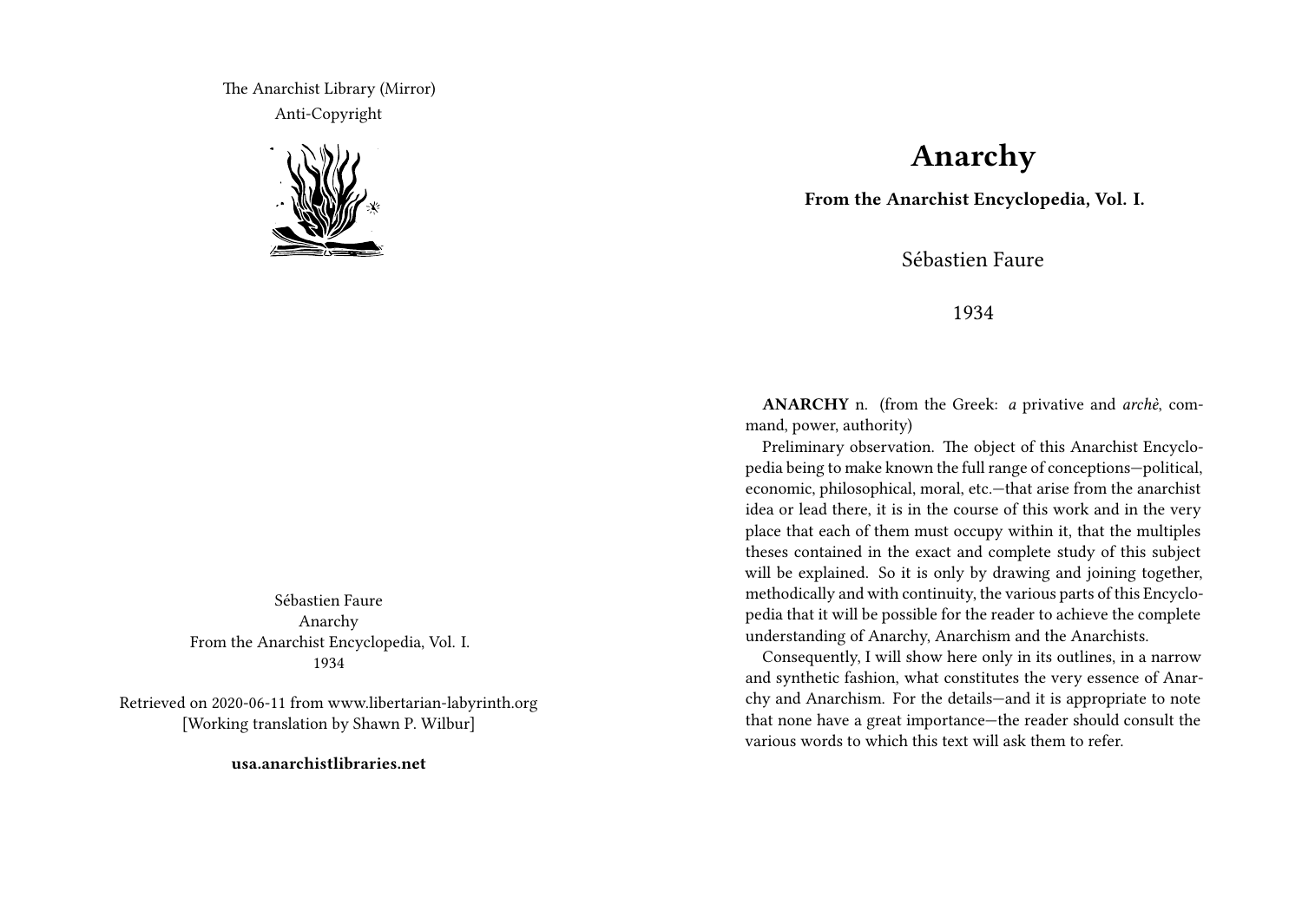Etymologically, the word "Anarchy" (which should be spelled An-Archy) signifies: the state of a people and, more precisely still, of a social milieu without government.

As a social ideal and in its actual fulfillment, Anarchy answers to a *modus vivendi* in which, stripped of all legal and collective restraint having the public force at its service, the individual would have no obligations but those imposed on them by their own conscience. They would possess the ability to give themselves up to rational inspirations of their individual initiative; they would enjoy the right to attempt all the experiments that appear desirable or fruitful to them; they would freely commit themselves to contracts of all sorts—always temporary, and revocable or revisable that would link them to their fellows and, not wishing to subject anyone to their authority, they would refuse to submit to the authority of anyone. Thus, sovereign master of themselves, of the direction that it pleases them to give their life, of the use that they will make of their faculties, of their knowledge, of their productive activity, of their relations of sympathy, friendship and love, the individual will organize their existence as it seems good to them: radiating in every sense, blossoming as they please, enjoying, in all things, a full and complete liberty, without any limits but those that would be allocated to them by the liberty—also full and complete of other individuals.

This *modus vivendi* implies a social regime from which would be banished, in right and in fact, any idea of employer and employed, of capitalist and proletarian, of master and servant, of governor and governed.

You will see that, thus defined, the world "Anarchy" has been insidiously and over time distorted from its precise meaning, that it has been taken, little by little, in the sense of "disorder" and that, in the majority of dictionaries and encyclopedias, it is only mentioned in that sense: chaos, upheaval, confusion, waste, disarray, disorder.

Apart from the Anarchists, all the philosophers, all the moralists, all the sociologists—including the democratic theorists and the doc-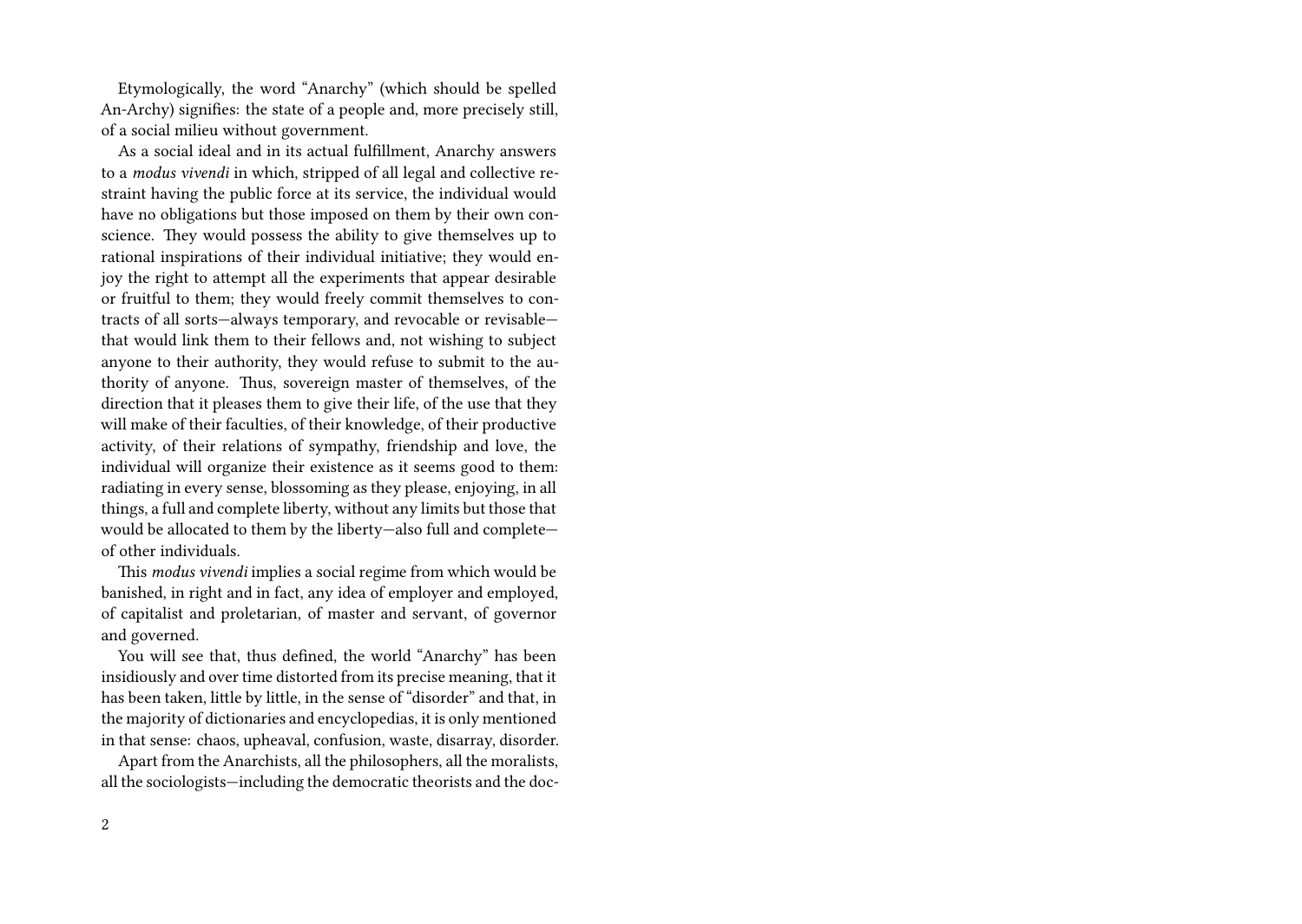trinaire socialists—maintain that, in the absence of a Government, of a legislation and a repression that assures respect for the law and cracks down on every infraction of it, there is and can only be disorder and criminality.

And yet!… Don't the moralists and philosophers, men of State and sociologists perceive the frightful disorder that reigns, despite the Authority that governs and the Law that represses, in all domains? Are they so deprived of critical sense and the spirit of observation, that they are unaware that the more regulation increases, the more the more the web of legislation tightens, the more the field of repression extends, and the more immorality, disgrace, offenses and crimes increase?

It is impossible that these theorists of "Order" and these professors of "Morals" think, seriously and honestly, of confounding with what they call "Order" the atrocities, horrors, and monstrosities, the revolting spectacle of which observation places before our eyes.

And—if there are degrees of impossibility—it is still more impossible that, in order to diminish and *a fortiori* to make these infamies disappear, these learned doctors count on the virtue of Authority and the force of Law.

That pretention would be pure insanity.

The law has only a single aim: to first justify and then sanction all the usurpations and iniquities on which rest what the profiteers of these iniquities and usurpations call "the Social Order." The holders of wealth have crystallized in the Law the original legitimacy of their fortune; the holders of Power have raised to the level of an immutable and sacred principle the respect owed by the crowds to the privileged, the to power and majesty with which they are invested. We can search, to the bottom or even deeper, all of the monuments to hypocrisy and violence that are the Codes, all the Codes, but we will never find a disposition that is not in favor of these two facts—facts of a historical and circumstantial order, which we tend to convert into facts of a natural and inevitable order—Property and Authority. I abandon to the official *tartuffes* and to the pro